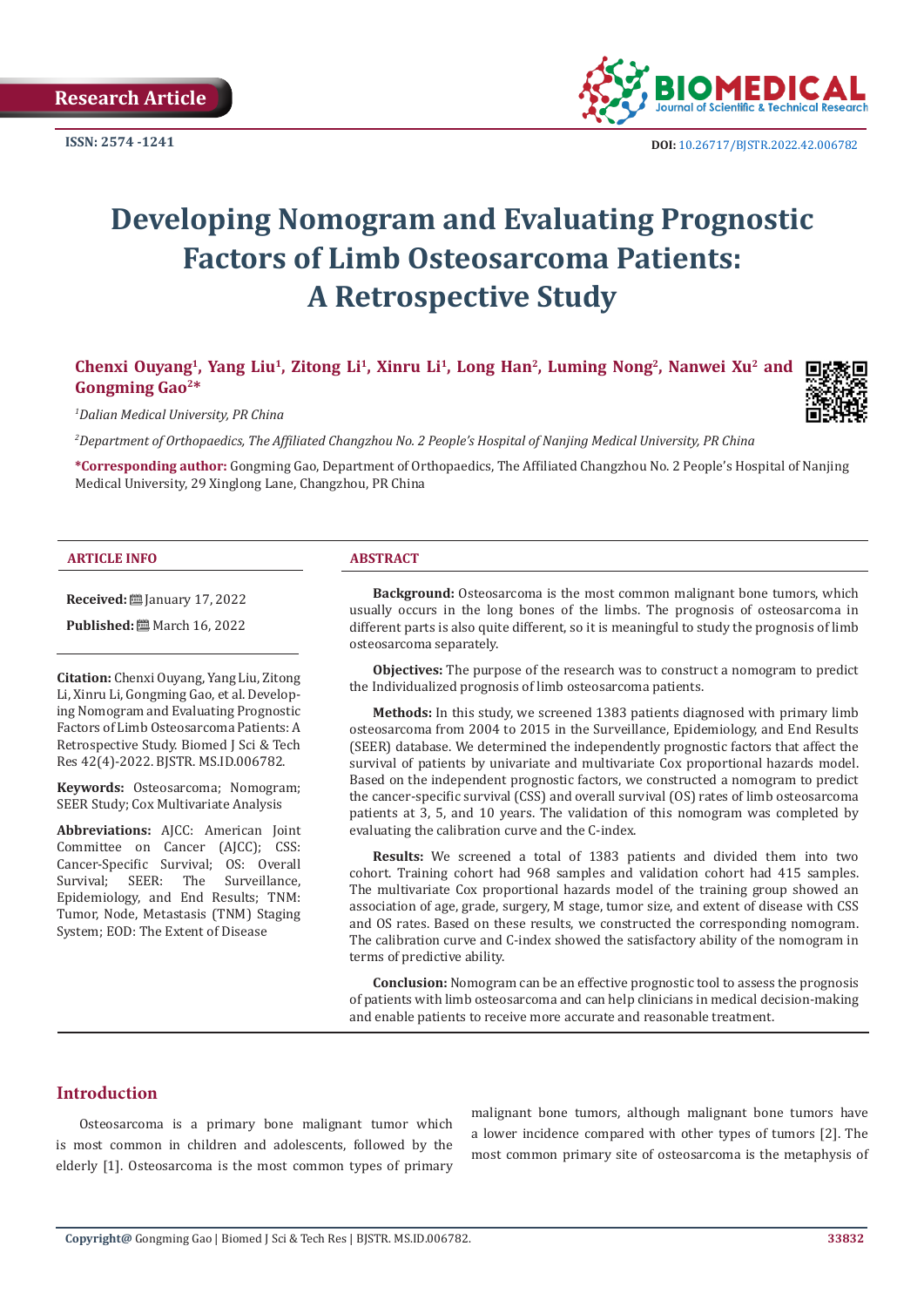long bones, especially the proximal tibia and distal femur, followed by the proximal humerus. It rarely appears in other parts of the body. Most patients with osteosarcoma initially show a single lesion that is highly occult, therefore it is easy to be confused with trauma or growth-pain [3]. Until the 1940s when the first resection for osteosarcoma was performed and chemotherapy was used, amputation was the main treatment intervention, which had a positive impact on the patient's prognosis [4]. With the development of radiotherapy and chemotherapy, the survival time of osteosarcoma patients has been prolonged. Afterwards, limb salvage surgery for osteosarcoma combined with radiotherapy and chemotherapy significantly made patients have a good prognosis. However, although many patients have received surgery combined with radiotherapy and chemotherapy, they still have recurrence and metastasis. Therefore, it is very important to understand the influencing factors of the development, prognosis, and occurrence of osteosarcoma.

Although the survival rate of patients with osteosarcoma has improved in recent years, it is still very important to accurately predict the survival of patients and determine independent risk factors. Nomogram is a useful tool to solve the above problems. A nomogram is an effective prognostic tool. Hopefully, a nomogram can visually and effectively display the results of statistical analysis through images. The predictive ability and accuracy of nomogram have been widely proven in different types of cancer research. Many studies have proved that the survival time of patients with osteosarcoma of extremities is completely different from that of patients with osteosarcoma of axial bone [5,6]. To our knowledge, No researchers have found an accurate nomogram to predict the survival time of patients with limb osteosarcoma The Surveillance, Epidemiology, and End Results (SEER) database was established in 1973 and collected data from 18 cancer registries. This database covers 28% of the US population. By using this database, We collected a nationwide population-based cohort to answer the following questions:

- **(1)** Which clinical characteristics can independently affect the survival of patients with limb osteosarcoma?
- **(2)** Can we construct the corresponding nomogram to accurately predict the 3-year, 5-year and 10-year OS and CSS of individual limb osteosarcoma patients?

Previous studies have shown that recurrence, tumor size, metastasis and response to chemotherapy are the main prognostic factors of osteosarcoma, but these factors are only used as a single indicator for evaluating prognosis, thereby limiting their ability to accurately predict individualized survival in patients with osteosarcoma [7-9]. Considering the limitations of a single factor, we

tried to develop a new prognostic model. In this study, we established a nomogram, which is an effective prognostic tool that can integrate all the prognostic factors of patients and more accurately estimate the prognosis of each patient. A nomogram is a visual expression of Cox multivariate analysis, which can be used to estimate the survival probability of a patient [10]. Because osteosarcoma has the highest incidence of all malignant bone tumors, and the most common site of incidence is the limbs. Therefore, the purpose of this study was to identify the independent prognostic factors that affect the survival of patients with osteosarcoma of the extremities and to predict the prognosis with the predictive ability of nomograms. The SEER database was widely used in clinical research of various cancers including osteosarcoma. We used the SEER database to collect sufficient clinical data for the research. The SEER database contains data on various cancers. More importantly, the database has relatively complete and updated follow-up information. We collected the clinical characteristics of patients with osteosarcoma of the limbs from the SEER database from 2004 to 2015 and analyzed the data to construct an accurate nomogram to predict the prognosis of osteosarcoma.

#### **Methods**

#### **Data Selection**

The SEER database was created by the National Cancer Institute, USA and includes 18 cancer registries, covering approximately 28% of the US population. After the approval of our registered account, we could use the patient data in the SEER database for research. This study complied with all guidelines of the "Declaration of Helsinki" on ethical considerations in human trials. The data published in the SEER database does not require any patient informed consent. We collected patient age, gender, race, diagnosis year, Tumor, Node, Metastasis (TNM) stage, grade, tumor size, treatment intervention (surgery, radiotherapy, chemotherapy), the extent of disease(EOD), survival time, cause of death, and other clinical characteristics. The inclusion criteria of this study were:

- **(1)** The primary site is limited to limbs,
- **(2)** Diagnosed between 2004 to 2015,
- **(3)** The primary malignant tumor is osteosarcoma,
- **(4)** Complete follow-up,
- **(5)** Known survival months and death reasons after diagnosis. The exclusion criteria were:
- **(1)** Unknown race,
- **(2)** Use of unknown surgery, radiotherapy, and chemotherapy,
- **(3)** Unknown AJCC/TNM staging, Tx(Primary tumor cannot be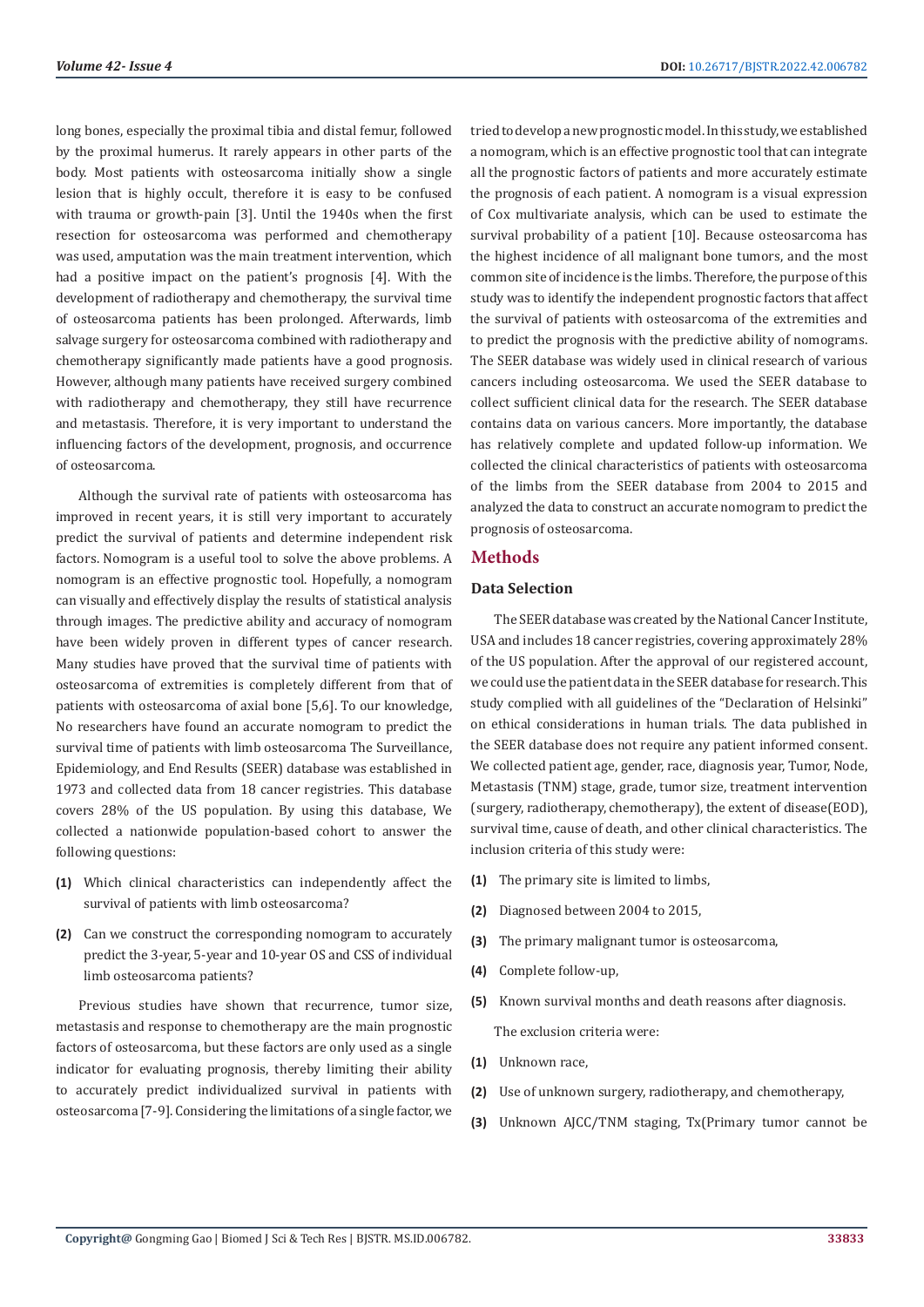assessed), Nx(Regional lymph nodes cannot be assessed), Mx(Distal metastasis cannot be assessed),

**(4)** Unknown tumor grade, size, and EOD.

Age was divided into 3 groups: 1-39, 40-59, >59 years. The races were categorized as black, white, or other (Alaska Native / American Indian, Asian/Pacific Islander). The diagnosis durations of the screened patients were divided into two groups: 2004-2009 and 2010-2015. Tumors were graded into two types; low grade (gradeⅠ, gradeⅡ) and high grade (gradeⅢ, gradeⅣ). Responses on surgery, radiotherapy, and chemotherapy were divided into yes or no. Otherwise, tumor sizes were categorized into 3 groups: 1-50 mm, 51-99 mm, and >99 mm. AJCC osteosarcoma staging system has divided the extent of disease (EOD) into three types [9]: Localized (tumor confined to the periosteum), regional (tumor extended beyond the periosteum without distant metastasis), and distant (having the metastatic disease at presentation).In this study, 59 patients had distant metastasis. The number of these patients was small. So these patients were included in the regional group. Finally, the extent of tumor disease was divided into two groups: localized and regional/distant.

#### **Statistical Analysis**

According to the above inclusion and exclusion criteria, we collected 1383 samples of limb osteosarcoma and randomly divided them into two cohort in the ratio of 7:3 to construct and

verify the nomogram (Figure 1). Training cohort had 968 samples and validation cohort had 415 samples. The chi-square test was employed to compare the clinicopathological characteristics of patients between the training group and the verification group. A univariate Cox analysis was employed in the training cohort to determine different prognostic factors (e.g., age, race, sex, tumor size, year of diagnosis, grade, AJCC/TNM stage, surgery, radiotherapy, chemotherapy, EOD) included in the current study. Then the possible prognostic factors in univariate analysis were included in the multivariate Cox analysis  $(p<0.05)$  to determine independent prognostic factors (p<0.05). We also examined the hazard ratio of each variable and used the independent prognostic factors selected in the multivariate Cox analysis to construct a nomogram showing 3-, 5-, and 10-year OS and CSS. OS indicates the time from the date of diagnosis to death due to any cause. CSS is defined as the time from the diagnosis of the tumor to the death of the tumor. We evaluated the predictive ability of the nomogram through the calibration curve and the consistency index (C-index). The C-index ranges from 0.5 to 1.0 (0.5 means complete disagreement; 1.0 means complete agreement, c-index >0.7 means that the model has good accuracy).

We established a calibration curve to determine the consistency of the predicted survival period with the actual survival period. The above statistical analyses were performed by using statistical software SPSS, version 25.0 (IBM Inc, USA) and R software (version 4.0.2) (Figure 1).

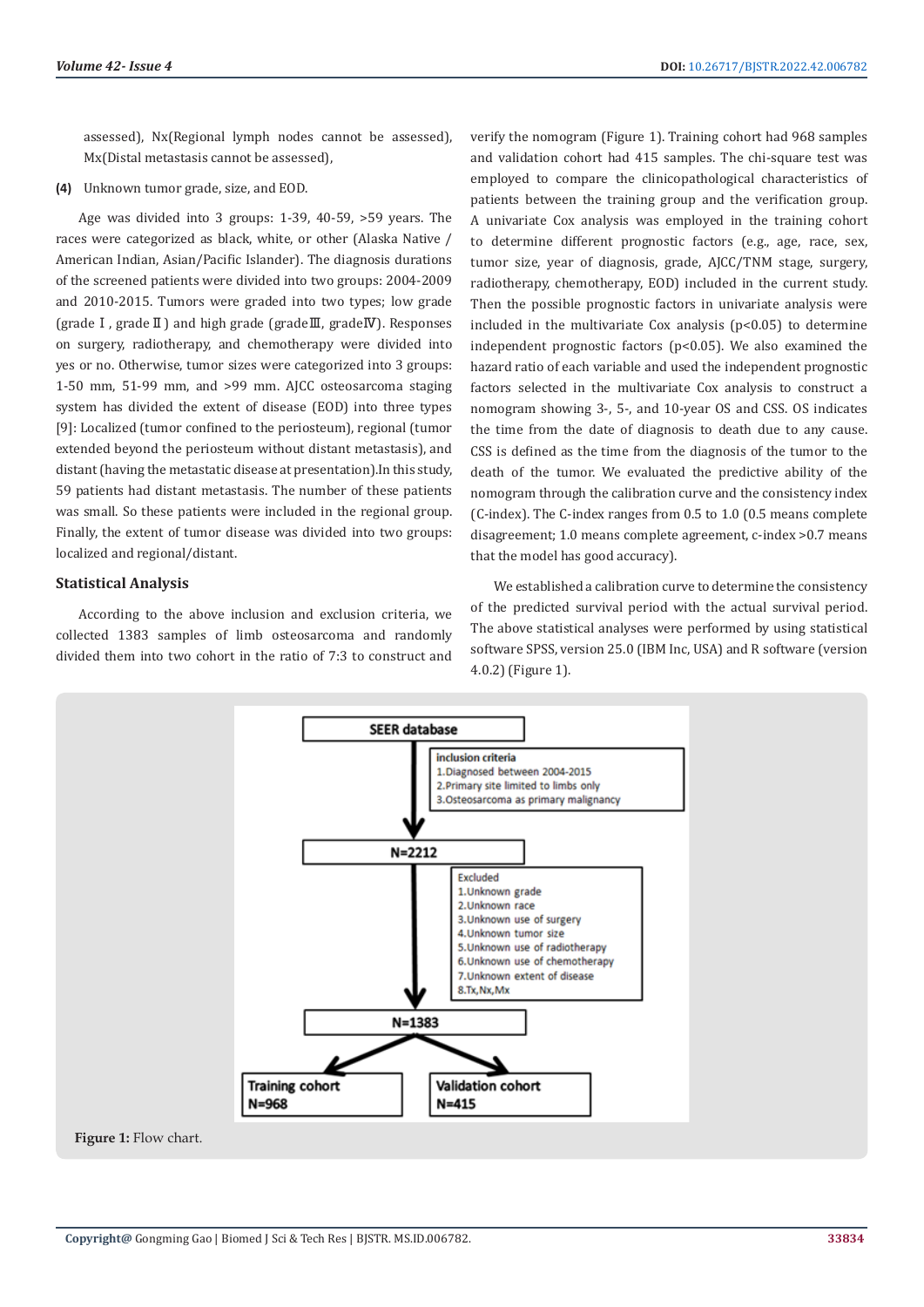# **Results**

# **Clinical Data of the Studied Cases**

The clinicopathological characteristics of included patients are shown in (Table 1). Among the 1383 patients with limb osteosarcoma, 1126 (81.4%) were younger than 40 years old, 159 (11.5%) were 40-59 years old, and 98 (7.1%) patients were older than 59 years. Tumors tend to occur more in young people. In terms of sex, 772 (55.8%) were male and 611 (44.2%) were female. In terms of race, Whites showed a higher proportion of patients (74.8%). Osteosarcoma usually had a higher tumor grade. There are 152 cases (11.0%) of low-grade (grade  $I$ , grade  $I$ ) osteosarcoma, and 1231 cases (89.0%) of high-grade (grade Ⅲ,

grade Ⅳ) osteosarcoma, and they tended to occur in the lower limbs (1162, 84.0%). Since the number of cases of distant lesions was small (59), we clubbed distant lesions and regional lesions into one group, including localized lesions (466) cases (33.7%), regional lesions/distant lesions (917) cases (66.3%). Most of the patients received surgery (n=1316, 95.2%) and chemotherapy (n=1193, 86.3%), and fewer patients received radiotherapy (n=53, 3.7%). At the last follow-up, 448 (32.4%) patients died, out of them 389 cases (28.1%) died of osteosarcoma. There were no significant statistic difference observed between the training group and the validation group in terms of patient's race, sex, age, primary site, tumor size, year of diagnosis, EOD, surgery, grade, AJCC/TNM stage, radiotherapy and chemotherapy.

**Table 1:** Clinical and pathological features of the study population.

| Characteristic           | Training cohort $n = No. (%)$ | Validation cohort n= No. (%) | Total $n = No. (%)$ | $\mathbf{p}$ |  |  |
|--------------------------|-------------------------------|------------------------------|---------------------|--------------|--|--|
| Age                      |                               |                              |                     |              |  |  |
| <40                      | 791(81.7%)                    | 335(80.7%)                   | 1126(81.4%)         |              |  |  |
| 40-59                    | 112(11.6%)                    | 47(11.3%)                    | 159(11.5%)          | 0.713        |  |  |
| >59                      | 65(6.7%)                      | 33(8.0%)                     | 98(7.1%)            |              |  |  |
| Race                     |                               |                              |                     |              |  |  |
| Black                    | 154(15.9%)                    | $67(16.1\%)$                 | 221(16.0%)          |              |  |  |
| Other                    | 84(8.7%)                      | 43(10.4%)                    | 127(9.2%)           | 0.592        |  |  |
| White                    | 730(75.4%)                    | 305(73.5%)                   | 1035(74.8%)         |              |  |  |
|                          |                               | <b>Sex</b>                   |                     |              |  |  |
| Female                   | 425(43.9%)                    | 186(44.8%)                   | 611(44.2%)          | 0.754        |  |  |
| Male                     | 543(56.1%)                    | 229(55.2%)                   | 772(55.8%)          |              |  |  |
|                          |                               | Year of diagnosis            |                     |              |  |  |
| 2004-2009                | 460(47.5%)                    | 192(46.3%)                   | 652(47.1%)          | 0.668        |  |  |
| 2010-2015                | 508(52.5%)                    | 223(53.7%)                   | 731(52.9%)          |              |  |  |
|                          |                               | <b>Primary site</b>          |                     |              |  |  |
| upper limb               | 138(14.3%)                    | 83(20.0%)                    | 221(16.0%)          | 0.008        |  |  |
| lower limb               | 830(85.7%)                    | 332(80.0%)                   | 1162(84.0%)         |              |  |  |
|                          |                               | Grade                        |                     |              |  |  |
| I / II                   | 100(10.3%)                    | 52(12.5%)                    | 152(11.0%)          | 0.231        |  |  |
| $\mathbb{II}/\mathbb{N}$ | 868(89.7%)                    | 363(87.5%)                   | 1231(89.0%)         |              |  |  |
|                          |                               | T                            |                     |              |  |  |
| T1                       | 367 (37.9%)                   | 148 (35.7%)                  | 515(37.2%)          |              |  |  |
| T <sub>2</sub>           | 571 (59.0%)                   | 255 (61.4%)                  | 826(59.7%)          | 0.694        |  |  |
| T <sub>3</sub>           | 30 (3.1%)                     | 12 (2.9%)                    | 42(3.1%)            |              |  |  |
|                          |                               | N                            |                     |              |  |  |
| N <sub>0</sub>           | 950(98.1%)                    | 406(97.8%)                   | 1356(98.0%)         | 0.703        |  |  |
| $N+$                     | 18(1.9%)                      | $9(2.2\%)$                   | 27(2.0%)            |              |  |  |
|                          |                               | $\mathbf{M}$                 |                     |              |  |  |
| $_{\rm M0}$              | 808(83.5%)                    | 351(84.6%)                   | 1159(83.8%)         | 0.609        |  |  |
| M1                       | 160(16.5%)                    | 64(15.4%)                    | 224(16.2%)          |              |  |  |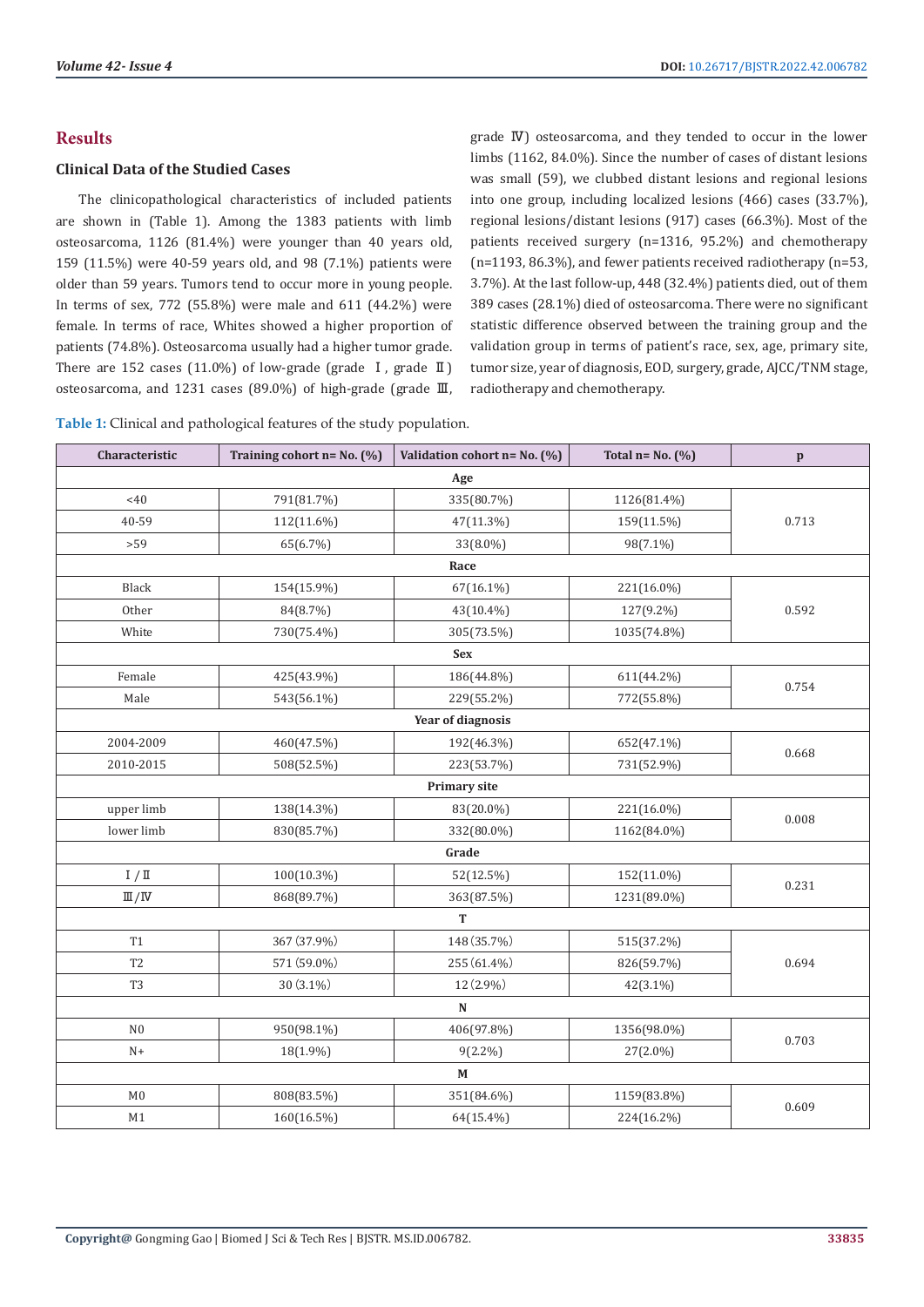|                  |             | Surgery        |             |       |  |
|------------------|-------------|----------------|-------------|-------|--|
| Yes              | 919(94.9%)  | 397(95.7%)     | 1316(95.2%) |       |  |
| No               | $49(5.1\%)$ | $18(4.3\%)$    | $67(4.8\%)$ | 0.565 |  |
| Radiation        |             |                |             |       |  |
| Done             | 38(3.9%)    | $14(3.4\%)$    | 52(3.7%)    | 0.621 |  |
| None             | 930(96.1%)  | 401(96.6%)     | 1331(96.3%) |       |  |
| Chemotherapy     |             |                |             |       |  |
| Yes              | 841(86.9%)  | 352(84.8%)     | 1193(86.3%) | 0.308 |  |
| No               | 127(13.1)   | 63(15.2%)      | 190(13.7%)  |       |  |
|                  |             | Tumor size(mm) |             |       |  |
| $1 - 50$         | 120(12.4%)  | 49(11.8%)      | 169(12.2%)  |       |  |
| 51-99            | 409(42.3%)  | $167(40.2\%)$  | 566(41.6%)  | 0.674 |  |
| >99              | 439(45.3%)  | 199(48.0%)     | 638(46.2%)  |       |  |
| <b>Extension</b> |             |                |             |       |  |
| Localized        | 323(33.4%)  | 143(34.5%)     | 466(33.7%)  |       |  |
| Regional/Distant | 645(66.6%)  | 272(65.5%)     | 917(66.3%)  | 0.694 |  |

### **Prognostic Factors Affecting OS and CSS**

The prognostic factors affecting the OS and CSS in the patient data were screened through univariate Cox analysis and multivariate Cox analysis. We observed that nine factors including age, grade, surgery, T stage, N stage, M stage, radiotherapy, tumor size, and EOD were significantly related to OS and CSS (p<0.05). There was no statistically significant correlation observed between

gender, race, chemotherapy, primary site, and year of diagnosis. Furthermore, these nine factors were selected for multivariate Cox analysis to control different confounders. The results of multivariate Cox analysis showed that six factors including age, grade, surgery, tumor size, M stage and EOD were independent prognostic factors for OS (Table 2) and CSS (p<0.05)(Table 3). We also used these factors to create a survival curve between OS (Figure 2) and CSS (Figure 3).



**Figure 2:** Kaplan-Meier (K-M) analysis for OS of patients with limb osteosarcoma about A. Age, B. EOD, C. Grade, D. AJCC\_M, E. Size, F. Surgery.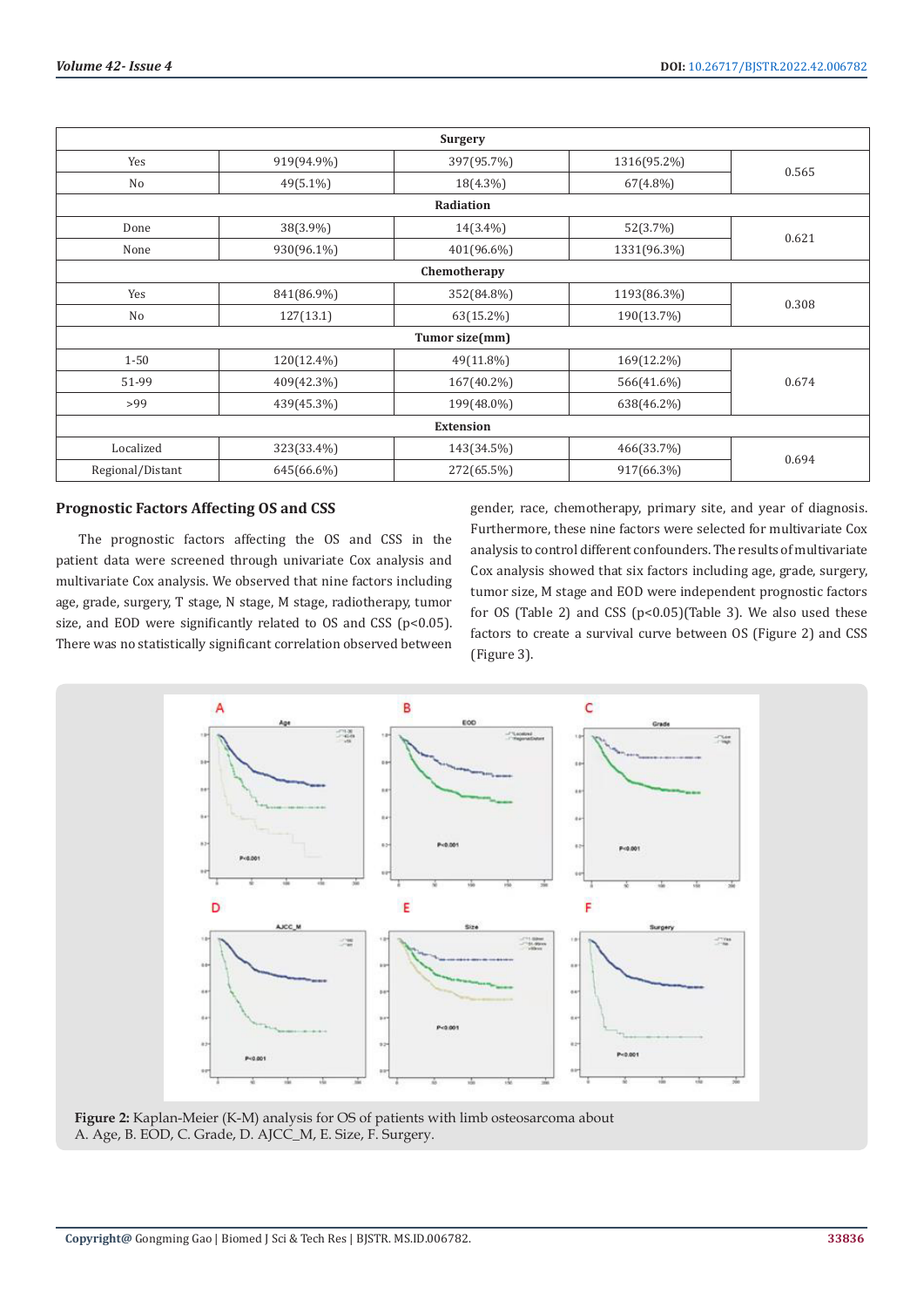

**Figure 2:** Kaplan-Meier (K-M) analysis for CSS of patients with limb osteosarcoma about A. Age, B. EOD, C. Grade, D. AJCC\_M, E. Size, F. Surgery

| Table 2: Univariate and Multivariate Analyses of overall survival in the Training cohort. |  |  |
|-------------------------------------------------------------------------------------------|--|--|
|                                                                                           |  |  |

| <b>Characteristics</b>   | <b>HR (95%CI)</b>      | $\mathbf{P}$ | <b>HR (95%CI)</b>  | $\mathbf{P}$ |
|--------------------------|------------------------|--------------|--------------------|--------------|
| Age                      |                        |              |                    |              |
| 1-39                     | Reference              |              | Reference          |              |
| 40-59                    | 1.895(1.368-2.591)     | < 0.001      | 2.643(1.906-3.666) | < 0.001      |
| >59                      | 4.777(3.461-6.594)     | < 0.001      | 4.522(3.156-6.478) | < 0.001      |
| Race                     |                        |              |                    |              |
| <b>Black</b>             | Reference              |              |                    |              |
| Other                    | 1.013(0.649-1.581)     | 0.953        |                    |              |
| White                    | $0.864(0.643 - 1.160)$ | 0.330        |                    |              |
| Sex                      |                        |              |                    |              |
| Female                   | Reference              |              |                    |              |
| Male                     | 1.126(0.968-1.528)     | 0.092        |                    |              |
| Year of diagnosis        |                        |              |                    |              |
| 2004-2009                | Reference              |              |                    |              |
| 2010-2015                | 1.107(0.874-1.404)     | 0.398        |                    |              |
| Primary site             |                        |              |                    |              |
| upper limb               | Reference              |              |                    |              |
| lower limb               | $0.840(0.618 - 1.143)$ | 0.268        |                    |              |
| Grade                    |                        |              |                    |              |
| I / II                   | Reference              |              | Reference          |              |
| $\mathbb{II}/\mathbb{N}$ | 2.897(1.662-5.048)     | < 0.001      | 2.409(1.368-4.242) | 0.002        |
| T                        |                        |              |                    |              |
| <b>T1</b>                | Reference              |              | Reference          |              |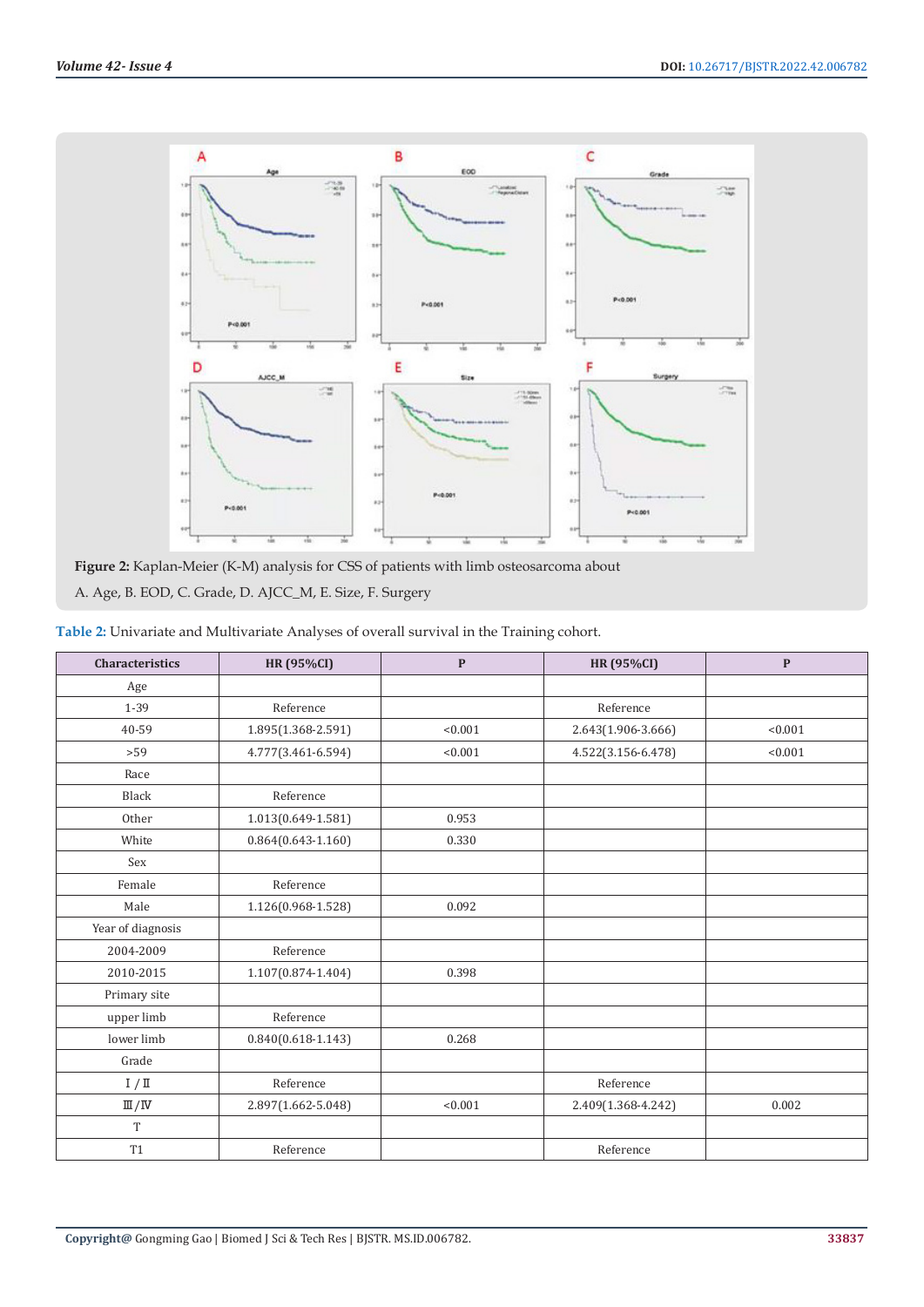| T <sub>2</sub>   | 1.358(1.064-1.733)     | 0.014   | $0.640(0.431 - 0.949)$ | 0.026   |
|------------------|------------------------|---------|------------------------|---------|
| T <sub>3</sub>   | 3.944(2.482-6.268)     | < 0.001 | 1.264(0.719-2.224)     | 0.415   |
| $\mathbf N$      |                        |         |                        |         |
| N <sub>0</sub>   | Reference              |         | Reference              |         |
| $N+$             | 4.786(2.795-8.196)     | < 0.001 | 1.364(0.699-2.660)     | 0.363   |
| M                |                        |         |                        |         |
| M <sub>0</sub>   | Reference              |         | Reference              |         |
| M1               | 3.588(2.824-4.560)     | < 0.001 | 3.009(2.291-3.953)     | < 0.001 |
| Surgery          |                        |         |                        |         |
| Yes              | Reference              |         | Reference              |         |
| N <sub>o</sub>   | 5.517(3.650-7.287)     | < 0.001 | 3.080(2.070-4.583)     | < 0.001 |
| Radiation        |                        |         |                        |         |
| None             | Reference              |         | Reference              |         |
| Done             | $2.738(1.805 - 4.155)$ | < 0.001 | $0.888(0.514 - 1.534)$ | 0.670   |
| Chemotherapy     |                        |         |                        |         |
| Yes              | Reference              |         |                        |         |
| No               | $1.042(0.745 - 1.457)$ | 0.811   |                        |         |
| Tumor size(mm)   |                        |         |                        |         |
| < 50             | Reference              |         | Reference              |         |
| 50-99            | $1.621(1.037 - 2.536)$ | 0.034   | 1.631(1.024-2.599)     | 0.039   |
| >99              | 2.457(1.589-3.799)     | < 0.001 | 2.645(1.485-4.709)     | 0.001   |
| Extension        |                        |         |                        |         |
| Localized        | Reference              |         | Reference              |         |
| Regional/Distant | 2.006(1.534-2.622)     | < 0.001 | 1.500(1.132-1.989)     | 0.005   |

**Table 3:** Univariate and multivariate analyses of cancer-specific survival in the training cohort.

| $\boxed{2}$       | <b>Univariate Analysis</b> |                |                                                                                                                                                                                                                                                                                                                                                                                                                                                                                                                                                                                                                                                                                                                                                                                                                                                                                                                                                                 | <b>Multivariate Analysis</b> |
|-------------------|----------------------------|----------------|-----------------------------------------------------------------------------------------------------------------------------------------------------------------------------------------------------------------------------------------------------------------------------------------------------------------------------------------------------------------------------------------------------------------------------------------------------------------------------------------------------------------------------------------------------------------------------------------------------------------------------------------------------------------------------------------------------------------------------------------------------------------------------------------------------------------------------------------------------------------------------------------------------------------------------------------------------------------|------------------------------|
| Characteristics   | <b>HR (95%CI)</b>          | $\mathbf{P}$   | <b>HR (95%CI)</b>                                                                                                                                                                                                                                                                                                                                                                                                                                                                                                                                                                                                                                                                                                                                                                                                                                                                                                                                               | P                            |
| Age               | $\overline{2}$             | $\boxed{2}$    | $\boxed{2}$                                                                                                                                                                                                                                                                                                                                                                                                                                                                                                                                                                                                                                                                                                                                                                                                                                                                                                                                                     | $\boxed{2}$                  |
| $1 - 39$          | Reference                  | $\overline{2}$ | Reference                                                                                                                                                                                                                                                                                                                                                                                                                                                                                                                                                                                                                                                                                                                                                                                                                                                                                                                                                       | $\boxed{2}$                  |
| 40-59             | 1.980(1.432-2.738)         | < 0.001        | 2.926(2.076-4.124)                                                                                                                                                                                                                                                                                                                                                                                                                                                                                                                                                                                                                                                                                                                                                                                                                                                                                                                                              | < 0.001                      |
| $>59$             | 4.908(3.339-7.215)         | < 0.001        | 4.085(2.618-6.375)                                                                                                                                                                                                                                                                                                                                                                                                                                                                                                                                                                                                                                                                                                                                                                                                                                                                                                                                              | < 0.001                      |
| Race              | $\overline{?}$             | $\overline{?}$ | $\boxed{2}$                                                                                                                                                                                                                                                                                                                                                                                                                                                                                                                                                                                                                                                                                                                                                                                                                                                                                                                                                     | $\boxed{2}$                  |
| <b>Black</b>      | Reference                  | $\overline{2}$ | $\boxed{2}$                                                                                                                                                                                                                                                                                                                                                                                                                                                                                                                                                                                                                                                                                                                                                                                                                                                                                                                                                     | $\boxed{2}$                  |
| Other             | $0.979(0.604 - 1.588)$     | 0.932          | $\boxed{2}$                                                                                                                                                                                                                                                                                                                                                                                                                                                                                                                                                                                                                                                                                                                                                                                                                                                                                                                                                     | $\boxed{2}$                  |
| White             | $0.884(0.645 - 1.211)$     | 0.442          | $\boxed{2}$                                                                                                                                                                                                                                                                                                                                                                                                                                                                                                                                                                                                                                                                                                                                                                                                                                                                                                                                                     | $\boxed{2}$                  |
| Sex               | $\boxed{2}$                | $\overline{2}$ | $[2] \centering% \includegraphics[width=1.0\textwidth]{Figures/PD1.png} \caption{The 3D (black) model with the same parameters. The blue line shows the number of times, and the blue line shows the number of times, and the blue line shows the number of times, and the blue line shows the number of times, and the blue line shows the number of times, and the blue line shows the number of times, and the blue line shows the number of times, and the blue line shows the number of times, and the blue line shows the number of times, and the blue line shows the number of times, and the blue line shows the number of times, and the blue line shows the number of times, and the blue line shows the number of times, and the blue line shows the number of times, and the blue line shows the number of times, and the blue line shows the number of times, and the blue line shows the number of times, and the blue line shows the number of$ | $\boxed{2}$                  |
| Female            | Reference                  | $\overline{2}$ | $[2] \centering% \includegraphics[width=1.0\textwidth]{Figures/PD1.png} \caption{The 3D (black) model with the same parameters. The blue line shows the number of times, and the blue line shows the number of times, and the blue line shows the number of times, and the blue line shows the number of times, and the blue line shows the number of times, and the blue line shows the number of times, and the blue line shows the number of times, and the blue line shows the number of times, and the blue line shows the number of times, and the blue line shows the number of times, and the blue line shows the number of times, and the blue line shows the number of times, and the blue line shows the number of times, and the blue line shows the number of times, and the blue line shows the number of times, and the blue line shows the number of times, and the blue line shows the number of times, and the blue line shows the number of$ | $\boxed{2}$                  |
| Male              | 1.241(0.974-1.582)         | 0.081          | $\boxed{2}$                                                                                                                                                                                                                                                                                                                                                                                                                                                                                                                                                                                                                                                                                                                                                                                                                                                                                                                                                     | $\boxed{2}$                  |
| Year of diagnosis | $\overline{2}$             | $\boxed{2}$    | $\boxed{2}$                                                                                                                                                                                                                                                                                                                                                                                                                                                                                                                                                                                                                                                                                                                                                                                                                                                                                                                                                     | $\boxed{2}$                  |
| 2004-2009         | Reference                  | $\overline{2}$ | $\boxed{2}$                                                                                                                                                                                                                                                                                                                                                                                                                                                                                                                                                                                                                                                                                                                                                                                                                                                                                                                                                     | $\boxed{2}$                  |
| 2010-2015         | 1.093(0.851-1.404)         | 0.487          | $\boxed{2}$                                                                                                                                                                                                                                                                                                                                                                                                                                                                                                                                                                                                                                                                                                                                                                                                                                                                                                                                                     | $\boxed{2}$                  |
| Primary site      | $\overline{?}$             | $\boxed{2}$    | $[2] \centering% \includegraphics[width=1.0\textwidth]{Figures/PD1.png} \caption{The 3D (black) model with the same parameters. The blue line shows the number of times, and the blue line shows the number of times, and the blue line shows the number of times, and the blue line shows the number of times, and the blue line shows the number of times, and the blue line shows the number of times, and the blue line shows the number of times, and the blue line shows the number of times, and the blue line shows the number of times, and the blue line shows the number of times, and the blue line shows the number of times, and the blue line shows the number of times, and the blue line shows the number of times, and the blue line shows the number of times, and the blue line shows the number of times, and the blue line shows the number of times, and the blue line shows the number of times, and the blue line shows the number of$ | $\boxed{2}$                  |
| upper limb        | Reference                  | $\overline{2}$ | $\boxed{2}$                                                                                                                                                                                                                                                                                                                                                                                                                                                                                                                                                                                                                                                                                                                                                                                                                                                                                                                                                     | $\boxed{2}$                  |
| lower limb        | $0.823(0.592 - 1.143)$     | 0.244          | $\boxed{2}$                                                                                                                                                                                                                                                                                                                                                                                                                                                                                                                                                                                                                                                                                                                                                                                                                                                                                                                                                     | $\boxed{2}$                  |
| Grade             | $\overline{?}$             | $\boxed{2}$    | $[2] \centering% \includegraphics[width=1.0\textwidth]{Figures/PD1.png} \caption{The 3D (black) model with the same parameters. The blue line shows the number of times, and the blue line shows the number of times, and the blue line shows the number of times, and the blue line shows the number of times, and the blue line shows the number of times, and the blue line shows the number of times, and the blue line shows the number of times, and the blue line shows the number of times, and the blue line shows the number of times, and the blue line shows the number of times, and the blue line shows the number of times, and the blue line shows the number of times, and the blue line shows the number of times, and the blue line shows the number of times, and the blue line shows the number of times, and the blue line shows the number of times, and the blue line shows the number of times, and the blue line shows the number of$ | $\boxed{2}$                  |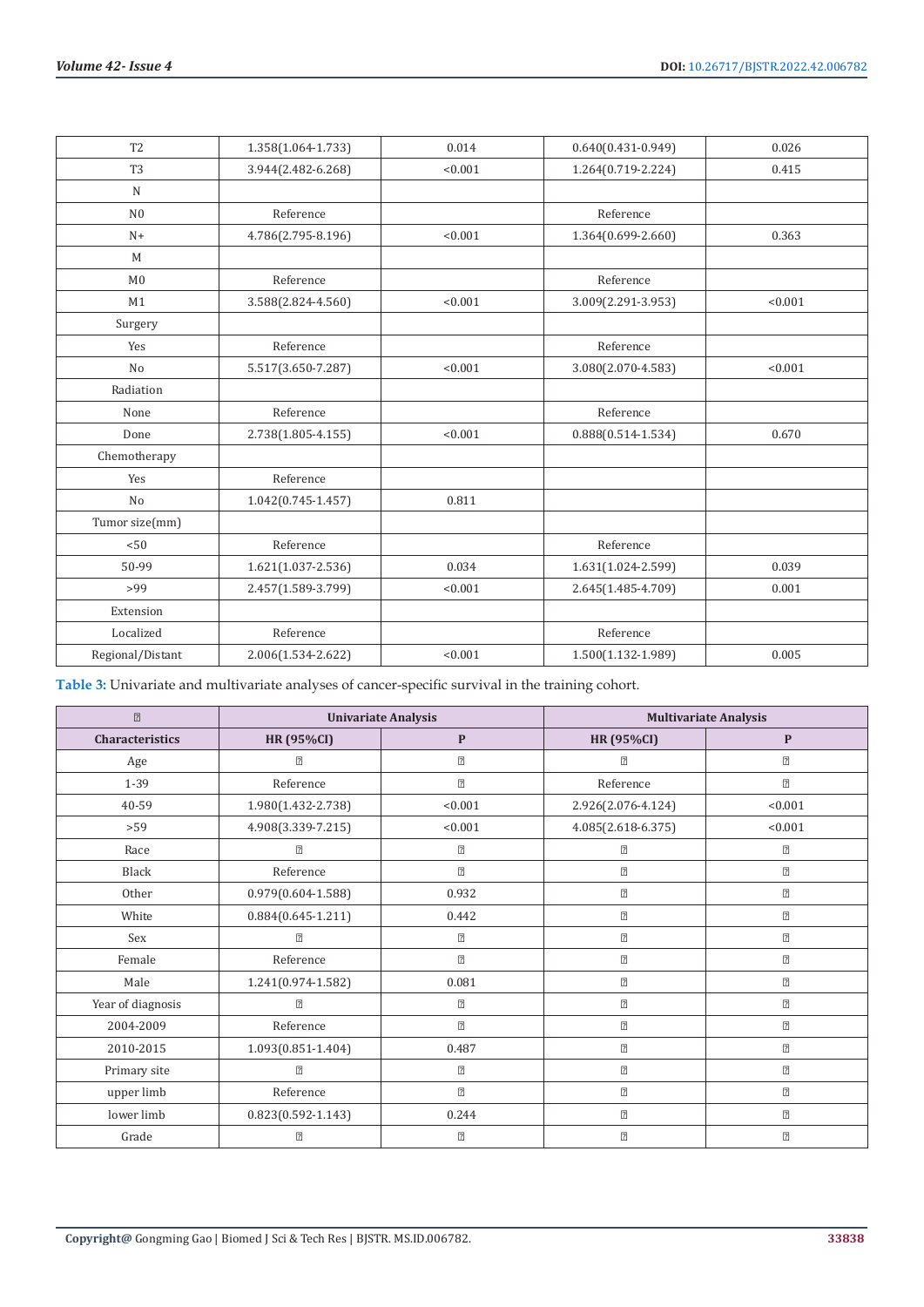| $\sqrt{2}/2$     | Reference              | $\overline{2}$ | Reference                                                                                                                                                                                                                                                                                                                                                                                                                                                                                                                                                                                                                                                                                                                                                                                                                                                                                                                                                       | $\boxed{2}$ |
|------------------|------------------------|----------------|-----------------------------------------------------------------------------------------------------------------------------------------------------------------------------------------------------------------------------------------------------------------------------------------------------------------------------------------------------------------------------------------------------------------------------------------------------------------------------------------------------------------------------------------------------------------------------------------------------------------------------------------------------------------------------------------------------------------------------------------------------------------------------------------------------------------------------------------------------------------------------------------------------------------------------------------------------------------|-------------|
| 2/2              | 2.749(1.566-4.984)     | 0.001          | 2.170(1.200-3.924)                                                                                                                                                                                                                                                                                                                                                                                                                                                                                                                                                                                                                                                                                                                                                                                                                                                                                                                                              | 0.01        |
| T                | $\boxed{2}$            | $\boxed{2}$    | $\boxed{2}$                                                                                                                                                                                                                                                                                                                                                                                                                                                                                                                                                                                                                                                                                                                                                                                                                                                                                                                                                     | $\boxed{2}$ |
| <b>T1</b>        | Reference              | $\overline{2}$ | Reference                                                                                                                                                                                                                                                                                                                                                                                                                                                                                                                                                                                                                                                                                                                                                                                                                                                                                                                                                       | $\boxed{2}$ |
| T <sub>2</sub>   | 1.396(1.074-1.815)     | 0.013          | $0.567(0.374 - 0.862)$                                                                                                                                                                                                                                                                                                                                                                                                                                                                                                                                                                                                                                                                                                                                                                                                                                                                                                                                          | 0.008       |
| T <sub>3</sub>   | 4.383(2.660-7.222)     | < 0.001        | 1.276(0.692-2.353)                                                                                                                                                                                                                                                                                                                                                                                                                                                                                                                                                                                                                                                                                                                                                                                                                                                                                                                                              | 0.434       |
| $\mathbf N$      | $\boxed{2}$            | $\boxed{2}$    | $\boxed{2}$                                                                                                                                                                                                                                                                                                                                                                                                                                                                                                                                                                                                                                                                                                                                                                                                                                                                                                                                                     | $\sqrt{2}$  |
| N <sub>0</sub>   | Reference              | $\overline{2}$ | Reference                                                                                                                                                                                                                                                                                                                                                                                                                                                                                                                                                                                                                                                                                                                                                                                                                                                                                                                                                       | $\boxed{2}$ |
| $N+$             | 5.066(2.898-8.858)     | < 0.001        | 1.310(0.647-2.651)                                                                                                                                                                                                                                                                                                                                                                                                                                                                                                                                                                                                                                                                                                                                                                                                                                                                                                                                              | 0.454       |
| M                | $\boxed{2}$            | $\overline{?}$ | $\boxed{2}$                                                                                                                                                                                                                                                                                                                                                                                                                                                                                                                                                                                                                                                                                                                                                                                                                                                                                                                                                     | $\sqrt{2}$  |
| M <sub>0</sub>   | Reference              | $\overline{2}$ | Reference                                                                                                                                                                                                                                                                                                                                                                                                                                                                                                                                                                                                                                                                                                                                                                                                                                                                                                                                                       | $\boxed{2}$ |
| M1               | 4.010(3.122-5.152)     | < 0.001        | 3.387(2.542-4.513)                                                                                                                                                                                                                                                                                                                                                                                                                                                                                                                                                                                                                                                                                                                                                                                                                                                                                                                                              | < 0.001     |
| Surgery          | $\sqrt{2}$             | $\overline{2}$ | $\boxed{?}$                                                                                                                                                                                                                                                                                                                                                                                                                                                                                                                                                                                                                                                                                                                                                                                                                                                                                                                                                     | $\boxed{2}$ |
| Yes              | Reference              | $\overline{2}$ | Reference                                                                                                                                                                                                                                                                                                                                                                                                                                                                                                                                                                                                                                                                                                                                                                                                                                                                                                                                                       | $\boxed{2}$ |
| N <sub>o</sub>   | 5.094(3.517-7.378)     | < 0.001        | 2.839(1.838-4.384)                                                                                                                                                                                                                                                                                                                                                                                                                                                                                                                                                                                                                                                                                                                                                                                                                                                                                                                                              | < 0.001     |
| Radiation        | $\boxed{?}$            | $\overline{2}$ | $\boxed{?}$                                                                                                                                                                                                                                                                                                                                                                                                                                                                                                                                                                                                                                                                                                                                                                                                                                                                                                                                                     | $\boxed{2}$ |
| None             | Reference              | $\boxed{7}$    | Reference                                                                                                                                                                                                                                                                                                                                                                                                                                                                                                                                                                                                                                                                                                                                                                                                                                                                                                                                                       | $\boxed{2}$ |
| Done             | 3.254(2.139-4.949)     | < 0.001        | 1.075(0.607-1.906)                                                                                                                                                                                                                                                                                                                                                                                                                                                                                                                                                                                                                                                                                                                                                                                                                                                                                                                                              | 0.804       |
| Chemotherapy     | $\boxed{2}$            | $\boxed{2}$    | $\boxed{2}$                                                                                                                                                                                                                                                                                                                                                                                                                                                                                                                                                                                                                                                                                                                                                                                                                                                                                                                                                     | $\boxed{2}$ |
| Yes              | Reference              | $\overline{2}$ | $\boxed{2}$                                                                                                                                                                                                                                                                                                                                                                                                                                                                                                                                                                                                                                                                                                                                                                                                                                                                                                                                                     | $\boxed{2}$ |
| N <sub>o</sub>   | $0.851(0.576 - 1.259)$ | 0.420          | $\boxed{2}$                                                                                                                                                                                                                                                                                                                                                                                                                                                                                                                                                                                                                                                                                                                                                                                                                                                                                                                                                     | $\boxed{2}$ |
| Tumor size(mm)   | $\boxed{2}$            | $\overline{?}$ | $[2] \centering% \includegraphics[width=1.0\textwidth]{Figures/PN1.png} \caption{The 3D (black) model with the same parameters. The blue line shows the number of times, and the blue line shows the number of times, and the blue line shows the number of times, and the blue line shows the number of times, and the blue line shows the number of times, and the blue line shows the number of times, and the blue line shows the number of times, and the blue line shows the number of times, and the blue line shows the number of times, and the blue line shows the number of times, and the blue line shows the number of times, and the blue line shows the number of times, and the blue line shows the number of times, and the blue line shows the number of times, and the blue line shows the number of times, and the blue line shows the number of times, and the blue line shows the number of times, and the blue line shows the number of$ | $\boxed{2}$ |
| < 50             | Reference              | $\boxed{2}$    | Reference                                                                                                                                                                                                                                                                                                                                                                                                                                                                                                                                                                                                                                                                                                                                                                                                                                                                                                                                                       | $\boxed{2}$ |
| 50-99            | 2.144(1.248-3.684)     | 0.006          | 2.154(1.232-3.765)                                                                                                                                                                                                                                                                                                                                                                                                                                                                                                                                                                                                                                                                                                                                                                                                                                                                                                                                              | 0.007       |
| >99              | 3.196(1.880-5.434)     | < 0.001        | 3.632(1.870-7.054)                                                                                                                                                                                                                                                                                                                                                                                                                                                                                                                                                                                                                                                                                                                                                                                                                                                                                                                                              | < 0.001     |
| Extension        | $\boxed{2}$            | $\overline{?}$ | $[2] \centering% \includegraphics[width=1.0\textwidth]{Figures/PD1.png} \caption{The 3D (black) model with the same parameters. The blue line shows the number of times, and the blue line shows the number of times, and the blue line shows the number of times, and the blue line shows the number of times, and the blue line shows the number of times, and the blue line shows the number of times, and the blue line shows the number of times, and the blue line shows the number of times, and the blue line shows the number of times, and the blue line shows the number of times, and the blue line shows the number of times, and the blue line shows the number of times, and the blue line shows the number of times, and the blue line shows the number of times, and the blue line shows the number of times, and the blue line shows the number of times, and the blue line shows the number of times, and the blue line shows the number of$ | $\boxed{2}$ |
| Localized        | Reference              | $\overline{2}$ | Reference                                                                                                                                                                                                                                                                                                                                                                                                                                                                                                                                                                                                                                                                                                                                                                                                                                                                                                                                                       | $\boxed{2}$ |
| Regional/Distant | 2.168(1.619-2.904)     | < 0.001        | 1.602(1.178-2.179)                                                                                                                                                                                                                                                                                                                                                                                                                                                                                                                                                                                                                                                                                                                                                                                                                                                                                                                                              | 0.003       |

#### **Construction and Validation Of OS And CSS Nomogram**

Based on the results of the Cox analysis, we included six important independent factors: age, grade, surgery, M stage, tumor size, and EOD into the prognostic nomogram in order to estimate 3-, 5-, and 10-year OS and CSS in patients with limb osteosarcoma (Figure 4). The nomogram gives score of every prognostic variable on the point scale (Table 4). The following steps are involved in development of the nomogram: 1. Based on individual limb osteosarcoma patient's prognostic factors, scores related to each

prognostic factor can be obtained, 2. Add all the points to get the "total point", 3. Draw a vertical line from the "total point" column to the survival probability column to get the corresponding survival rate. (Figure 4). As an example, a patient diagnosed with primary limb osteosarcoma was aged 38 at the time of diagnosis with a high grade, tumor size of 80 mm M stage was M0. This patient was presented with regional disease and underwent surgery. According to our nomogram, the patient's OS and CSS scores were 9.3 and 9.2 points, respectively.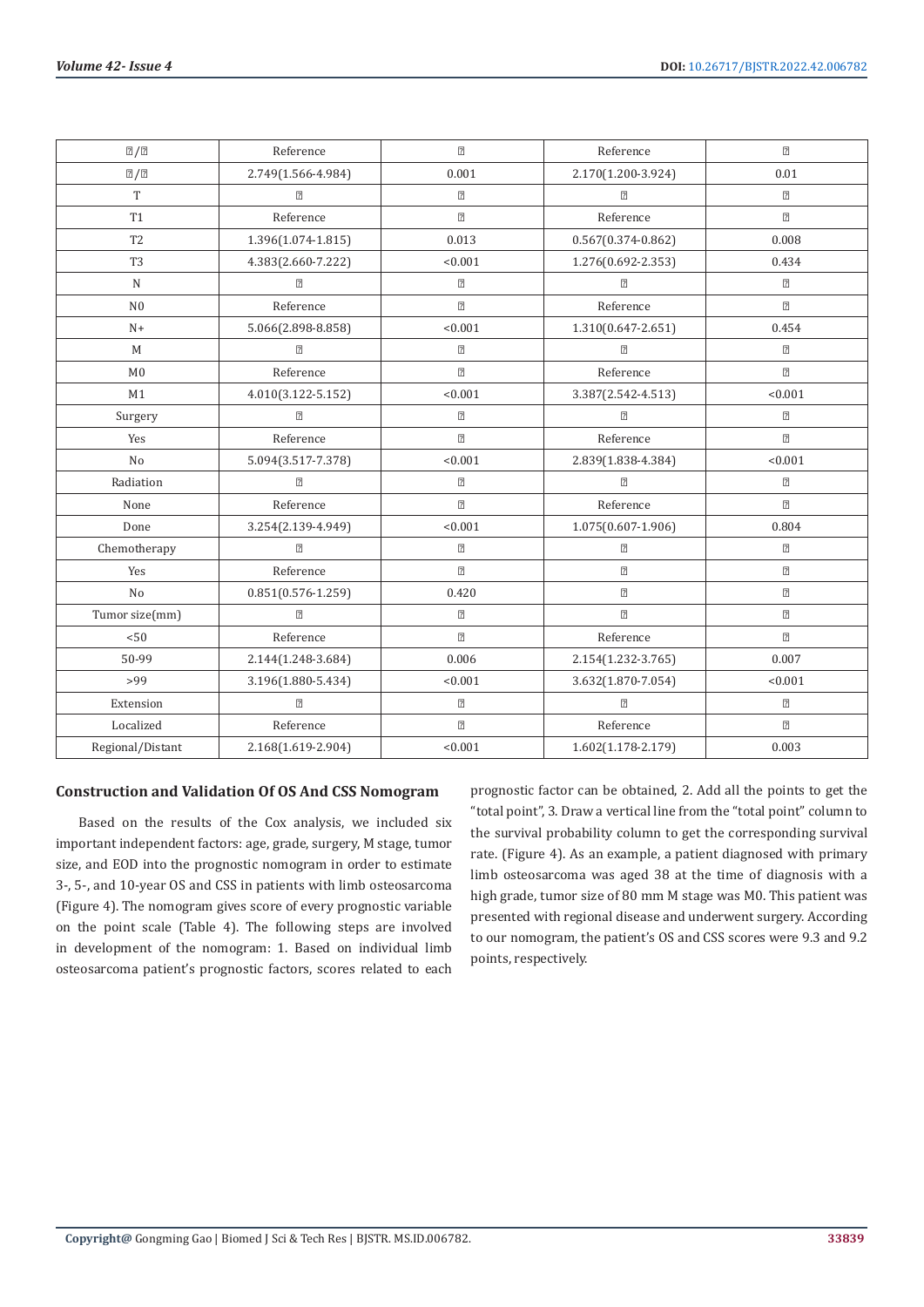|       | Ports                            |                                                                                                            |                               |                        | 45.59           |                 |              |              |
|-------|----------------------------------|------------------------------------------------------------------------------------------------------------|-------------------------------|------------------------|-----------------|-----------------|--------------|--------------|
|       | Apt                              | $1 - 30$                                                                                                   |                               |                        |                 |                 |              | 500          |
|       | Orade                            |                                                                                                            |                               | mps                    |                 |                 |              |              |
|       | Sugary                           | Later                                                                                                      |                               |                        | 30 <sub>0</sub> |                 |              |              |
|       |                                  | Yes.                                                                                                       |                               |                        | MI              |                 |              |              |
|       | AICC.M                           | <b>Villa</b><br>M6                                                                                         | 31.00mm                       |                        |                 |                 |              |              |
|       | (42)                             | 1-blows                                                                                                    |                               |                        |                 |                 |              |              |
|       | EOD:                             | $\frac{1}{2} \left( \frac{1}{2} \right) \left( \frac{1}{2} \right) \left( \frac{1}{2} \right)$<br>Location | Repositions:                  |                        |                 |                 |              |              |
|       | Total Points                     |                                                                                                            |                               |                        |                 |                 |              |              |
|       | 3 year sayyar.                   | $\overline{a}$<br>$\sim$                                                                                   | 10                            | 30<br>15               | $25\,$          | 30 <sup>°</sup> | 15           | 40           |
|       |                                  | 6.95                                                                                                       | 385 38 87517 64 35<br>$0.9 -$ |                        |                 |                 |              |              |
|       | 5-year survent                   | 3,95                                                                                                       | 08 086 08 070 07 08 05        |                        |                 |                 |              |              |
|       | 50-year-tonyind                  |                                                                                                            | 09 030 34 070 07 08 08        |                        |                 |                 |              |              |
|       |                                  |                                                                                                            |                               |                        |                 |                 |              |              |
|       | Ponts.                           | ٠                                                                                                          |                               | $\,$                   | ×               | ×               |              | $\mathbf{u}$ |
|       | <b>Age</b>                       |                                                                                                            |                               |                        | 40.08           |                 |              |              |
| P     |                                  | $3 - 38$                                                                                                   |                               | man                    |                 |                 |              |              |
| an sa | <b>Grade</b>                     | 3.04                                                                                                       |                               |                        |                 | MT.             |              |              |
|       | AICC-M                           | $\overline{a}$<br>380                                                                                      |                               |                        |                 | te.             |              |              |
|       | Skripery                         | ×<br><b>Yes</b>                                                                                            |                               |                        |                 | and in          |              |              |
|       | Ser.                             | $\sim$<br>1-50mm                                                                                           |                               | 54.00mm<br>dates.      |                 |                 |              |              |
|       | EOD:                             | ÷                                                                                                          | <b>Report Dotat</b>           |                        |                 |                 |              | 168          |
|       | <b>Total Points</b>              | License                                                                                                    |                               |                        |                 |                 |              |              |
|       |                                  | $\alpha$<br>$\mathcal{A}$                                                                                  | 78                            | $\mathbf{m}$<br>15     | 28              | $\mathcal{D}$   | $\mathbb{R}$ | $\pm 1$      |
|       | 3-year servine!                  | 6.95                                                                                                       |                               | 04 048 05 370 07 04 05 |                 |                 |              |              |
|       | 5-year tenned<br>10 year survent | 8.95                                                                                                       | 08 080 00 070 07 08 09        |                        |                 |                 |              |              |

**Figure 4:** Nomograms to predict 3-,5- and 10-year overall survival (A) and cancer-specific survival (B) for osteosarcoma patients.

| Table 4: Detailed points of each predictor in the nomograms. |  |
|--------------------------------------------------------------|--|
|--------------------------------------------------------------|--|

| Characteristic                    | OS nomogram      | CSS nomogram     |
|-----------------------------------|------------------|------------------|
| Age                               |                  |                  |
| $1 - 39$                          | $\boldsymbol{0}$ | $\boldsymbol{0}$ |
| 40-59                             | 5                | $\mathsf S$      |
| $>59$                             | $10\,$           | $10\,$           |
| Grade                             |                  |                  |
| Low                               | $\boldsymbol{0}$ | $\boldsymbol{0}$ |
| High                              | $5.2\,$          | $4.5\,$          |
| Surgery                           |                  |                  |
| Yes                               | $\boldsymbol{0}$ | $\boldsymbol{0}$ |
| $\rm No$                          | $6.8\,$          | $6.8\,$          |
| $\operatorname{\mathsf{AJCC\_M}}$ |                  |                  |
| $\rm M0$                          | $\boldsymbol{0}$ | $\boldsymbol{0}$ |
| $\mathbf{M1}$                     | 6.6              | $7.3\,$          |
| Size                              |                  |                  |
| $1-50 \mathrm{mm}$                | $\boldsymbol{0}$ | $\boldsymbol{0}$ |
| $51-99$ mm                        | $1.5\,$          | $1.7\,$          |
| $>99\mathrm{mm}$                  | 3                | $3.5\,$          |
| $\rm EOD$                         |                  |                  |
| Localized                         | $\boldsymbol{0}$ | $\boldsymbol{0}$ |
| Regional/Distant                  | $2.6\,$          | $\sqrt{3}$       |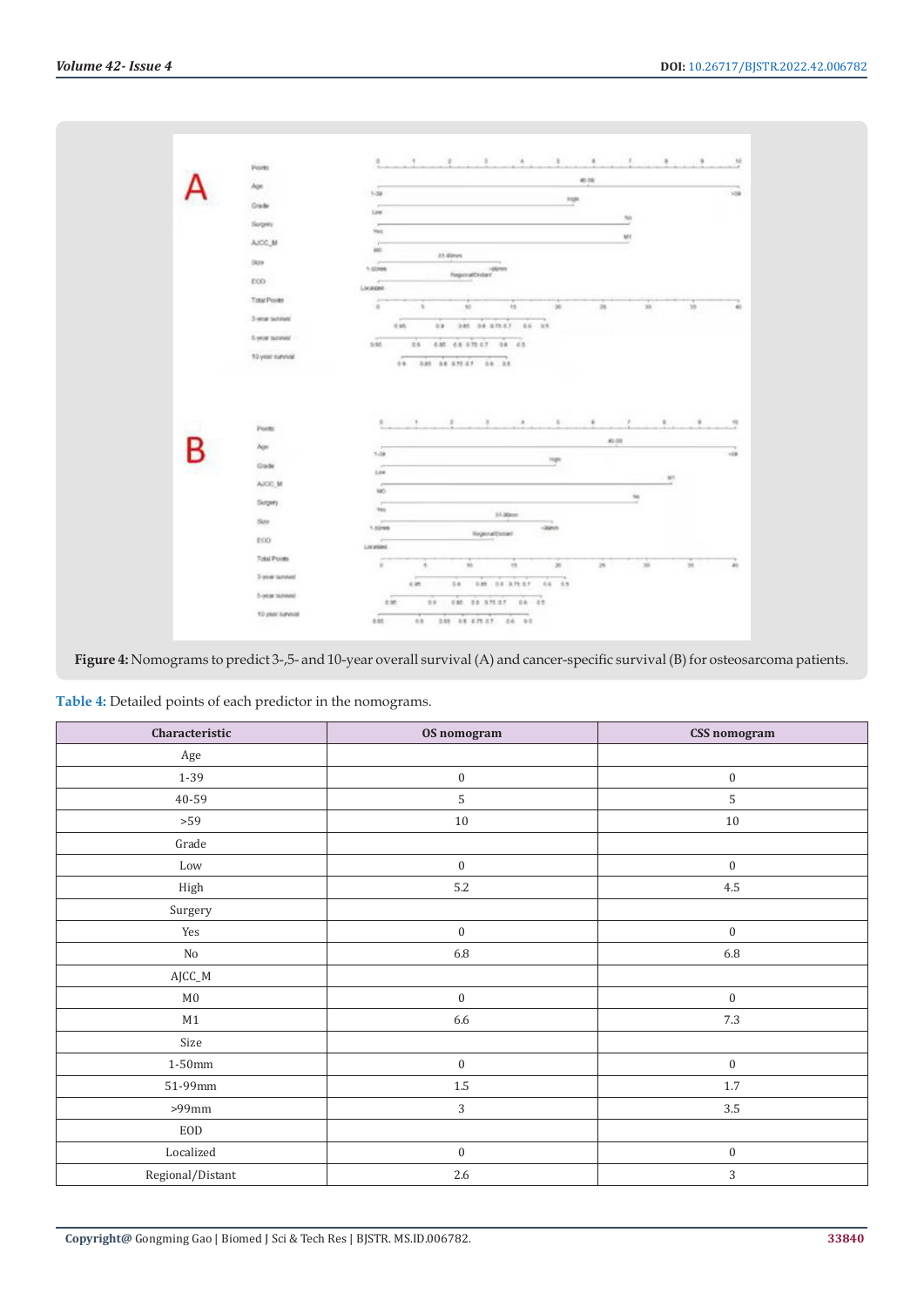The 3-year OS and CSS scores of the patient were 0.86 and 0.89, respectively. The 5-year OS and CSS rates were 0.79 and 0.84, respectively. The 10-year OS and CSS rates were 0.74 and 0.81, respectively. The nomogram was verified both internally and externally. For OS, the C-indexes of the training group is 0.744(95%CI: 0.714-0.774) and the C-indexes of the validation

group is 0.736(95%CI: 0.694-0.778). For CSS, the C-index of the training group and the validation group were 0.746(95%CI: 0.715-0.777) and 0.737(95%CI: 0.692-0.782), respectively. The internal and external calibration curves of 3-, 5-, and 10-year OS and CSS showed strong consistency of the predicted results of the nomogram with the actual results (Figures 5 & 6).



**Note:** The cohort was divided into five subgroups with the equal sample size. The dashed line represents an excellent match between actual survival outcome (Y-axis) and nomogram prediction (X-axis). Closer distances between dashed line and points indicated higher prediction accuracy

**Figure 5:** Internal calibration plots of 3-year

- A. 5-year
- B. and 10-year
- C. overall survival nomogram calibration curves; 3-year
- D. 5-year
- E. and 10-year
- F. cancer-specific survival nomogram calibration curves.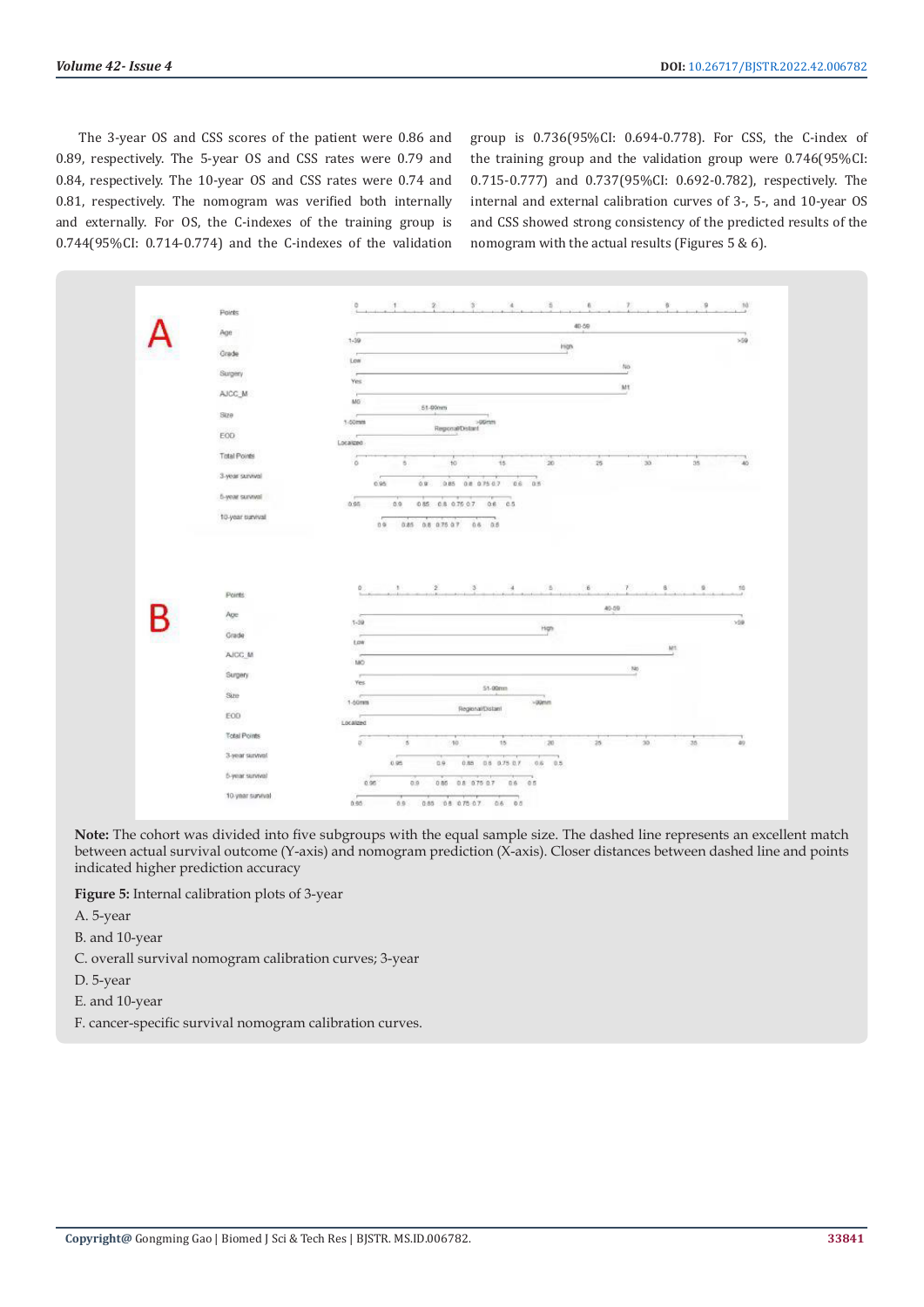

**Note:** The cohort was divided into five subgroups with the equal sample size. The dashed line represents an excellent match between actual survival outcome (Y-axis) and nomogram prediction (X-axis). Closer distances between dashed line and points indicated higher prediction accuracy.

**Figure 5:** External calibration plots of 3-year

- A. 5-year
- B. and 10-year
- C. overall survival nomogram calibration curves; 3-year
- D. 5-year
- E. and 10-year
- F. cancer-specific survival nomogram calibration curves.

#### **Discussion**

The survival of limb osteosarcoma patient is determined by many factors. Several researchers have conducted studies on the prognostic factors of osteosarcoma, including primary tumor size, chemotherapeutic efficacy, recurrence, and metastasis [6,7,11]. However, it is inappropriate to evaluate the prognosis of osteosarcoma patients using a single variable. A nomogram can intuitively and effectively evaluate prognosis based on a multivariate regression model [12]. It can provide a graphical calculation scale method for estimating the probability of overall patient survival [10]. Nomogram has been widely used in the survival prediction of individual patients in recent years [13-21], and can comprehensively incorporate independent prognostic factors and predict the survival rate of 3-, 5-, and 10- years. Osteosarcoma is

the most common type of primary malignant bone tumor [19,20]. Osteosarcoma usually occurs in the limb extremities [21]. However, to our knowledge, so far researchers have not constructed any nomogram for the prognosis of extremity osteosarcomas. Several studies have established that the survival prognosis of patients with limb osteosarcoma is completely different from that of patients with primary osteosarcoma of the axial bone [5,6]. By using ample data in the SEER database, we constructed a comprehensive nomogram to predict the 3-, 5-, 10-year OS and CSS of patients with limb osteosarcoma.

We determined the independent prognostic factors of the OS and CSS of extremity osteosarcoma patients based on the screening data in the current study, through univariate and multivariate Cox analysis. These factors include M stage, grade, surgery, age, tumor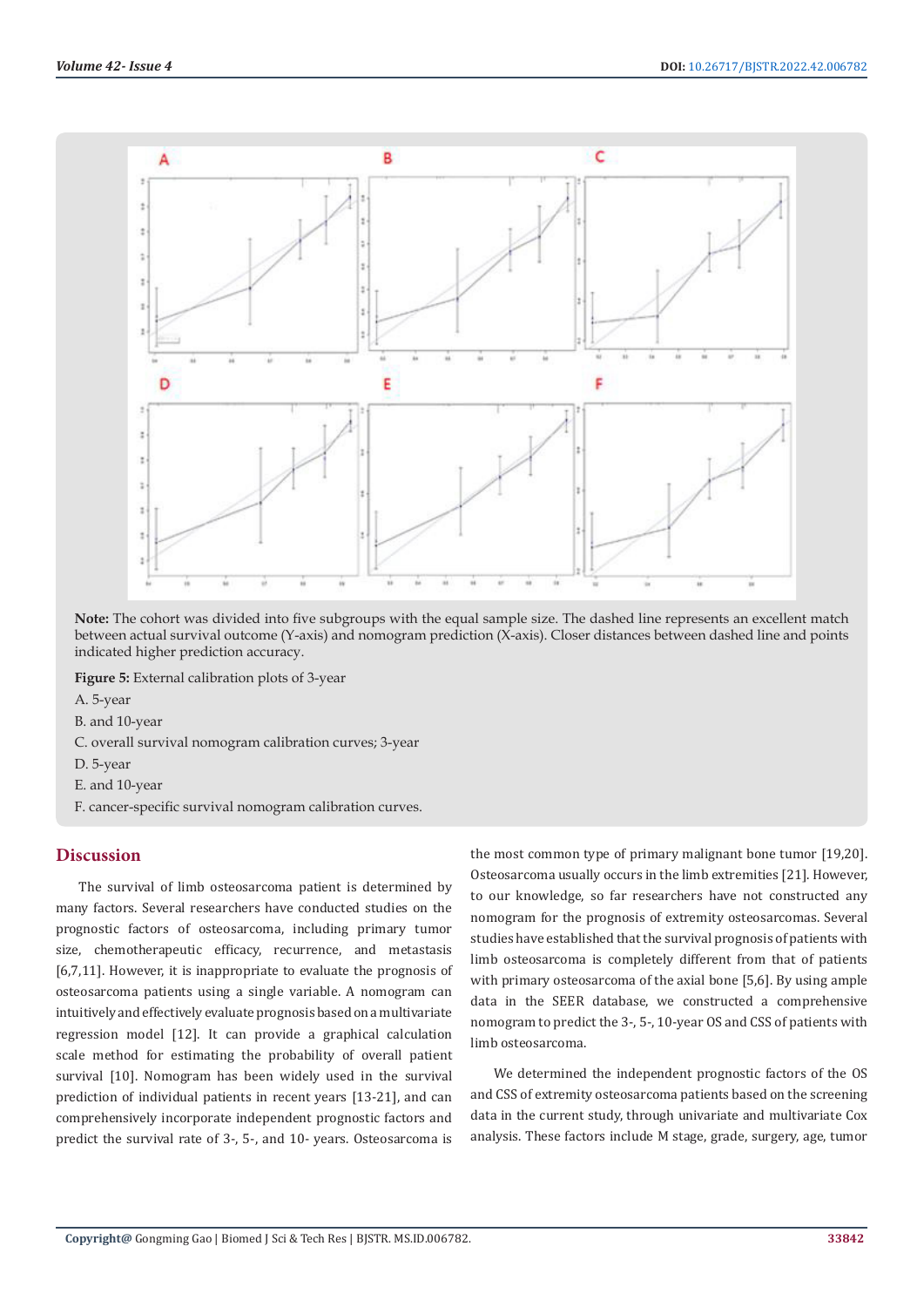size, and EOD. Previous studies have shown that age has great effect on the prognosis of osteosarcoma patients. [21-23]. One study has reported a bad prognosis in patients with osteosarcoma over the age of 40 years [24]. Our study also highlighted that that age is the most significant factor affecting the survival of patients with limb osteosarcoma. High-grade (poorly differentiated or undifferentiated) tumors are more likely to recur and metastasize than low-grade (well-differentiated or moderately differentiated) tumors [25]. Also, a larger tumor indicates a poor prognosis for osteosarcoma patients [26-28]. One study has reported that patients with larger tumor size are more likely to have metastases [29]. Surgery can also remarkably affect the prognosis of patients. One study showed a positive impact of surgery on prognosis and survival of patients with osteosarcoma [30]. These findings were validated in our study also showed that patients with low-grade tumors or smaller primary tumors or surgical treatment have a better prognosis. In the AJCC/TNM stage, M stands for distant metastasis. Our study showed a bad prognosis in limb osteosarcoma patients with distant metastasis. In terms of EOD, the metastatic disease has long been considered as an independent risk factor for higher mortality [7,31,32]. Our research indicates that the prognosis of patients with tumors in regional stage and distant metastasis stage is worse than that of patients with tumors in the local stage.

#### **Limitations**

There are some limitations to this study. First, patients diagnosed only after 2004 had information on AJCC/TNM stage in the database, so we excluded cases diagnosed before 2004 from the study. Second, there may be some important independent prognostic factors such as chemotherapy regimens, the status of tumor margins, and whether there is nerve/vascular invasion that might not have been identified by researchers or recorded in the SEER database [33-35]. These factors may be related with the prognosis of limb osteosarcoma patients, but were not included in this study. We only considered 3-, 5-, and 10-year survival as the study endpoint. However, maybe recurrence at a certain time point can be assessed as an outcome [36]

# **Conclusion**

Taken together, based on the large database, we analyzed the factors affecting limb osteosarcoma. Also, we determined that tumor size, age, M stage, grade, surgery and EOD are the independent prognostic factors of OS and CSS in patients with limb osteosarcoma. We also developed and validated the nomogram to evaluate the OS and CSS of limb osteosarcoma patients at 3-, 5- and 10- years. Nomogram has high accuracy and applicability. Hopefully, our nomogram could be used as a convenient and effective tool. It can help doctors conduct personalized survival assessments and screen outpatients with high mortality rates, to provide a reference for subsequent treatment options and follow-up strategies.

# **Author Contributions**

Conceptualization: Chenxi Ouyang, Gongming Gao; Data curation: Chenxi Ouyang, Yang Liu; Investigation: Chenxi Ouyang, Yang Liu; Methodology: Chenxi Ouyang, Yang Liu, Zitong Li; Software: Chenxi Ouyang, Xinru Li. Supervision: Long Han, Gongming Gao; Validation: Luming Nong, Nanwei Xu; Writing—original draft: Chenxi Ouyang; Writing—review and editing: Gongming Gao.

# **Funding**

This work was supported by Changzhou International Science and Technology Cooperation Project (CZ20200037)

# **Declarations**

#### **Competing Interests**

The authors declare that they have no competing interests.

#### **References**

- 1. [Mirabello L, Troisi RJ, Savage SA \(2009\) Osteosarcoma incidence and](https://pubmed.ncbi.nlm.nih.gov/19197972/) [survival rates from 1973 to 2004. Cancer 115\(7\): 1531-1543.](https://pubmed.ncbi.nlm.nih.gov/19197972/)
- 2. [Kelleher FC, Cain JE, Healy JM, Watkins DN, Thomas DM, et al. \(2012\)](https://pubmed.ncbi.nlm.nih.gov/22906929/) [Prevailing importance of the hedgehog signaling pathway and the](https://pubmed.ncbi.nlm.nih.gov/22906929/) [potential for treatment advancement in sarcoma. Pharmacol Ther](https://pubmed.ncbi.nlm.nih.gov/22906929/) [136\(2\): 153-168.](https://pubmed.ncbi.nlm.nih.gov/22906929/)
- 3. [Ene R, Sinescu RD, Ene P, Popescu D, Cˆ ırstoiu MM, et al. \(2015\) Proximal](https://pubmed.ncbi.nlm.nih.gov/26193207/) [tibial osteosarcoma in young patients: Early diagnosis,](https://pubmed.ncbi.nlm.nih.gov/26193207/) modular [reconstruction. Rom J Morphol Embryol 56\(2\): 413-417.](https://pubmed.ncbi.nlm.nih.gov/26193207/)
- 4. [Jaffe N \(2014\) Historical perspective on the introduction and use of](https://link.springer.com/chapter/10.1007/978-3-319-04843-7_1) [chemotherapy for the treatment of osteosarcoma. In Current Advances](https://link.springer.com/chapter/10.1007/978-3-319-04843-7_1) [in Osteosarcoma, p. 1-30.](https://link.springer.com/chapter/10.1007/978-3-319-04843-7_1)
- 5. [Seker MM, Seker A, Aksoy S, Ozdemir N, Uncu D, et al. \(2014\)](https://www.koreascience.or.kr/article/JAKO201418342937043.page) [Clinicopathologic features and prognosis of osteosarcoma in Turkish](https://www.koreascience.or.kr/article/JAKO201418342937043.page) [adults. Asian Pac J Cancer Prev 15\(8\): 3537-3540.](https://www.koreascience.or.kr/article/JAKO201418342937043.page)
- 6. [Wang ZX, Qiu MZ, Jiang YM, Zhou ZW , Li GX, et al. Comparison of](https://www.jcancer.org/v08p0950.htm) [prognostic nomograms based on different nodal staging systems in](https://www.jcancer.org/v08p0950.htm) [patients with resected gastric cancer. J Cancer 8\(6\): 950-958.](https://www.jcancer.org/v08p0950.htm)
- 7. [Joly Y, Dove ES, Knoppers BM, Bobrow M, Chalmers D, et al. \(2012\) Data](https://pubmed.ncbi.nlm.nih.gov/22807659/) [sharing in the post-genomic world: The experience of the International](https://pubmed.ncbi.nlm.nih.gov/22807659/) [Cancer Genome Consortium \(ICGC\) Data Access Compliance Office](https://pubmed.ncbi.nlm.nih.gov/22807659/) [\(DACO\). PLoS Comput Biol 8\(7\): e1002549.](https://pubmed.ncbi.nlm.nih.gov/22807659/)
- 8. [Berner K, Hall KS, Monge OR, WeedonFekjær H, Zaikova O, et al. \(2015\)](https://pubmed.ncbi.nlm.nih.gov/25784831/) [Prognostic factors and treatment results of high-grade osteosarcoma in](https://pubmed.ncbi.nlm.nih.gov/25784831/) [Norway: A scope beyond the "classical" patient. Sarcoma 2015: 516843-](https://pubmed.ncbi.nlm.nih.gov/25784831/) [14.](https://pubmed.ncbi.nlm.nih.gov/25784831/)
- 9. [Clark JC, Dass CR, Choong PF \(2008\) A review of clinical and molecular](https://pubmed.ncbi.nlm.nih.gov/17965883/) [prognostic factors in osteosarcoma. J Cancer Res Clin Oncol 134\(3\): 281-](https://pubmed.ncbi.nlm.nih.gov/17965883/) [297.](https://pubmed.ncbi.nlm.nih.gov/17965883/)
- 10. [Zhou H, Zhang Y, Qiu Z, Gang Chen, Shaodong Hong, et al. \(2018\)](https://pubmed.ncbi.nlm.nih.gov/29153966/) [Nomogram to predict cause-specific mortality in patients with surgically](https://pubmed.ncbi.nlm.nih.gov/29153966/) [resected stage I non-small-cell lung cancer: A competing risk analysis.](https://pubmed.ncbi.nlm.nih.gov/29153966/) [Clin Lung Cancer 19\(2\): e195-e203.](https://pubmed.ncbi.nlm.nih.gov/29153966/)